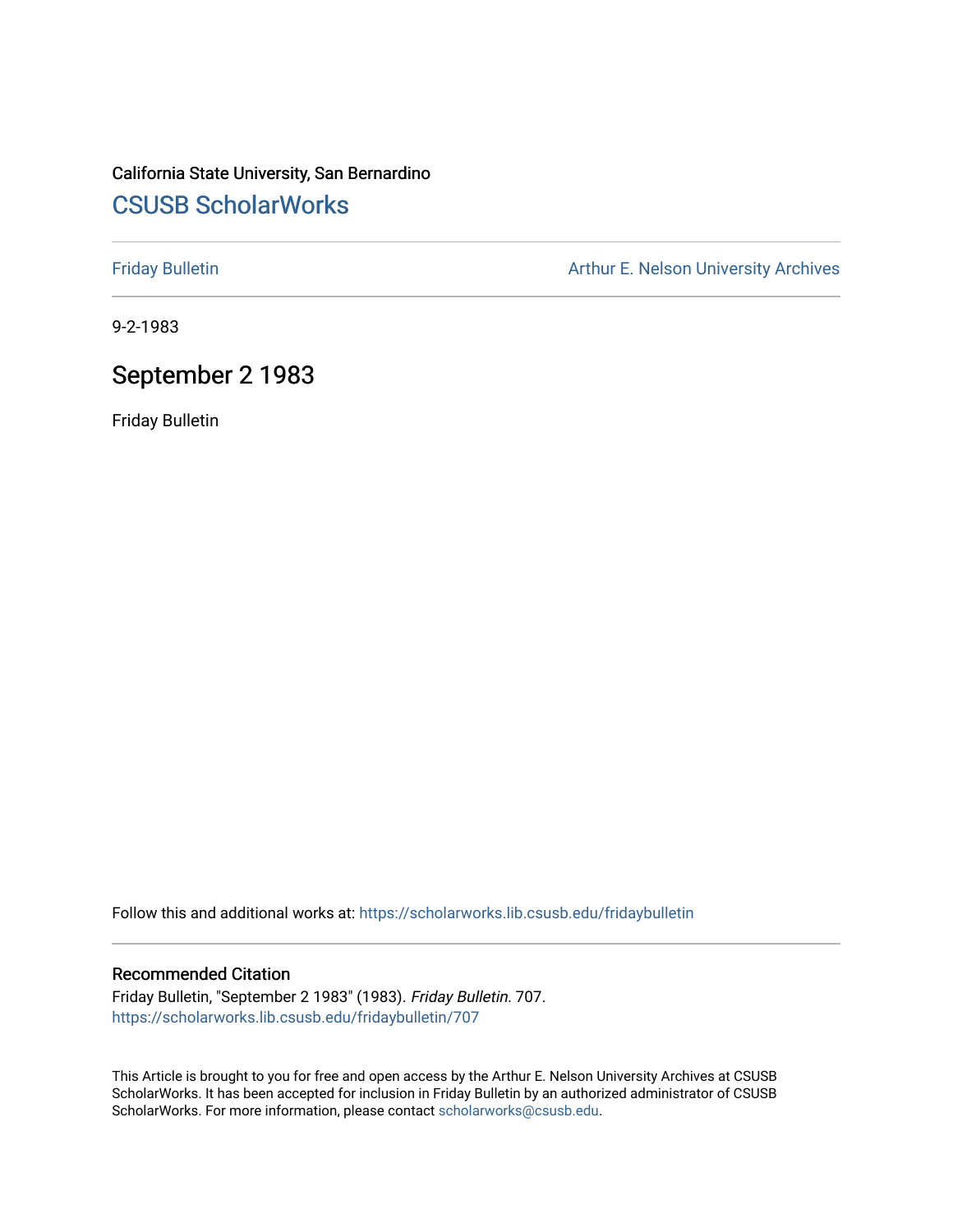



September 2, 1983

**SEPT. 12-16 BEGINS COLLEGE'S 19TH YEAR** 

Cal State, San Bernardino will begin Its 19th year with a week of faculty meetings and student orientation and advising Sept. 12-16.

Events for faculty will include the general faculty meeting at 10 a.m., Monday, Sept. 12 in the Recital Hall. At this time, the 32 new members of the faculty will be introduced by the school deans, and Dr. Gerald Scherba, vice president for academic affairs, will give an update on news of the college. New faculty orientation will be held from 1:30 to 3:30 that afternoon in the Lower Commons.

On Tuesday, Sept. 13, an all-college meeting of faculty on advisement and academic regulations Is scheduled from II to 11:50 a.m., followed by school and departmental meetings from  $l$  to  $4$  p.m. The residence halls will open at  $l$  p.m., Tuesday, Sept. 13. An orientation program for new residents and their parents is planned from 6 to 7 p.m.

Students may pick up their registration packets between 8:30 a.m. and 5 p.m., Tuesday, Wednesday and Friday, Sept. 13, 14 and 16 and from 8:30 a.m. to 7 p.m., Thursday, Sept. 15 in the Atrium of the Student Services Building.

Freshman orientation is scheduled from  $8$  a.m. to  $4$  p.m., Wednesday, Sept. 14 followed by transfer student orientation from 6 to 9 p.m.. both in the Student Union.

Academic advising for all students is Thursday and Friday, Sept. 15 and 16. Faculty must be available In their offices for at least seven hours between 8:30 a.m. and 8:30 p.m., Thursday, and from 8:30 a.m. to 3:30 p.m., Friday.

Closing the week's activities will be a reception honoring new faculty from 5 to 7 p.m., Friday in the Commons. All faculty are invited, and may make reservations by calling the President's Office, Ext. 7401.

Registration will be held Monday and Tuesday, Sept. 19 and 20, with late registration beginning Wednesday, Sept. 21. Classes start Thursday, Sept. 22.

SS BUILDING REOCCUPANCY in spite of construction problems created by last To COMMENCE ON TUESDAY *nonth's heavy rains, offices will begin moving back* into the Student Services Building next week, starting with Admissions and Records on Tuesday. Build-

ing Maintenance and Custodial Services staffs have been preparing for the reoccupancy during the past couple of weeks. Efforts are being made by the roofing contractors to provide air conditioning for the Admissions and Records wing, although cooling may be delayed a couple weeks for the remainder of the building.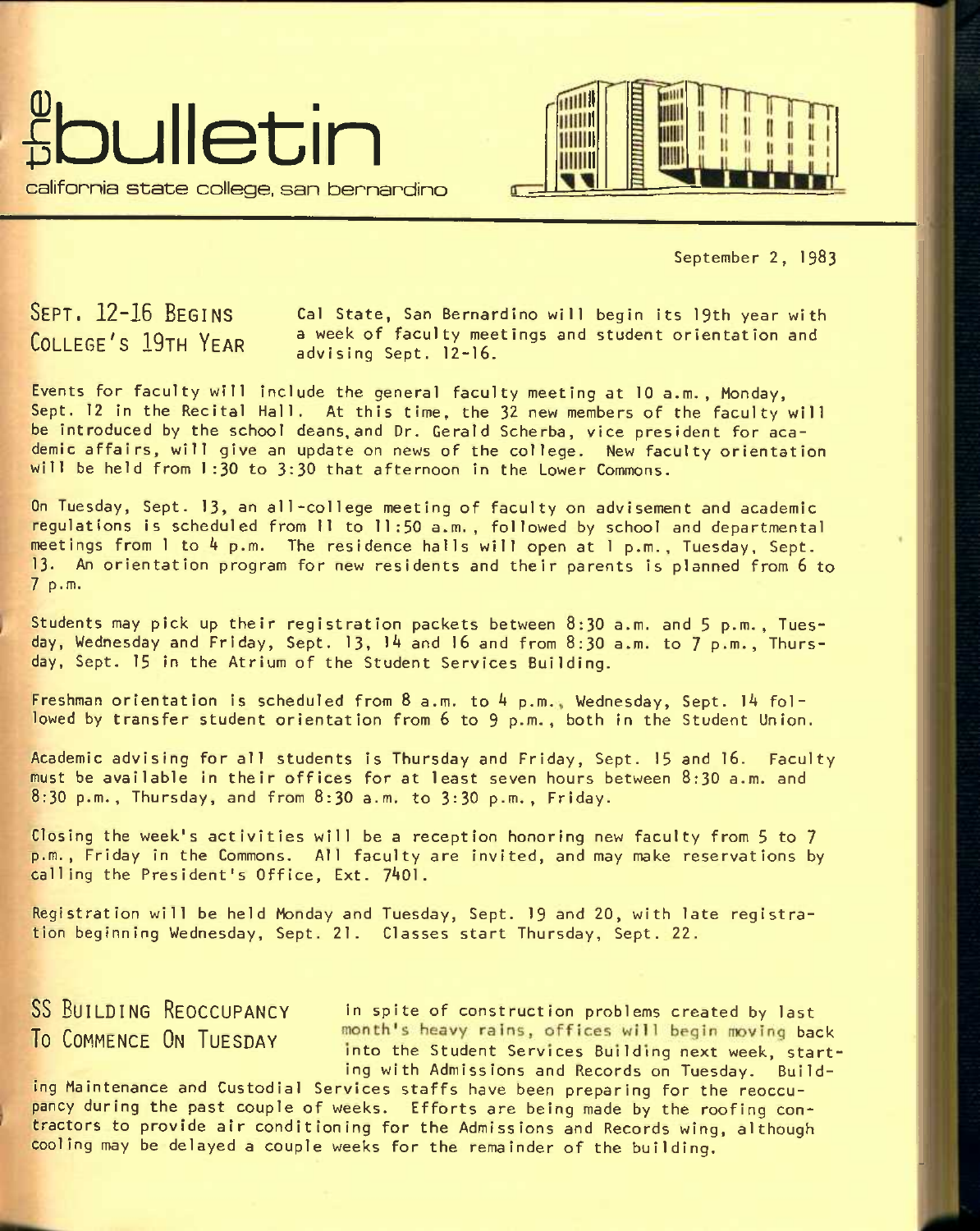MUSIC AT CAL STATE Five concerts featuring nationally recognized musicians and six spotlighting faculty members comprise the sched-**ENTERS FOURTH SEASON** and six spottly fitting receive complete the series. fourth year. Performances begin at 8:15 p.m. in the Recital Hall.

Opening the season will be Dr. Arthur Moorefield (Music), who will give a lecturerecital on masterpieces in Baroque keyboard literature on Wednesday, Oct. 12. The Fuchs Duo, a brother-sister team in its third season of concertizing across the country, will give the first guest performance on Sunday, Oct. 23-

Other guest performances will be by Trio dell'Arte, Thursday, Nov. 10; Diane Bryan, clarinet, Wednesday, Feb. 29; Claudine Carlson, mezzo soprano, Saturday. April 7; and the Almont Ensemble, Sunday, May 13.

Two new members of the faculty will be featured in performances this season. Dr. Jerrold Pritchard, flute, will perform Wednesday, Nov. 2; Larry McFatter, piano, will join Dr. Loren Filbeck, baritone, in a concert Sunday, Feb. 19. Or. Pritchard is professor of music and associate vice president for academic programs. McFatter is a lecturer in piano, theory and composition.

Other faculty performances will be by Carol Cheek, violin. Sunday, March 4; Devy Barnett Buchen, soprano, Wednesday, April 25; and Susan Comstock, soprano, and Dr. Filbeck, Wednesday, May 23.

Season tickets are \$30 general, \$15 for students and senior citizens. In addition to the 11 concerts in the series, season subscribers will receive a complimentary ticket to each concert given by the Department of Music this academic year, with the exception of the Renaissance Dinner. Tickets are available from the Music Department Office,  $CA$   $175$ ,  $Ext.$   $7454$ .

Tickets for individual performances may be purchased at the door the evening of the concert. The cost for the guest artist concerts is \$5 general, \$2.50 students and senior citizens. Faculty performances are \$3-50 general, \$1.75 students and senior citizens.

TEMPORARY HOURS SET To give staff time to process financial aid applications **FOR FINANCIAL AID For fall quarter, the Financial Aid Office will be closed**<br>FOR FINANCIAL AID **From 8** to 10 a.m. weekdays Its hours of service will be from 8 to 10 a.m. weekdays. Its hours of service will be 10 a.m. to 5 p.m. for approximately two weeks, when it will return to the regular 8 a.m. to 5 p.m. schedule.

The California State College, San Bernardino BULLETIN is published Fridays by the Public Affairs Office, AD 117, extension 7558. Items for publication should be received in writing by noon Tuesday.

Edna Stelnman, Director of Public Affairs<br>Editor ... Jill Scanlan Calendar Items .... Ruth Moran Printed in the Duplicating Center Vo1ume 19 No. 1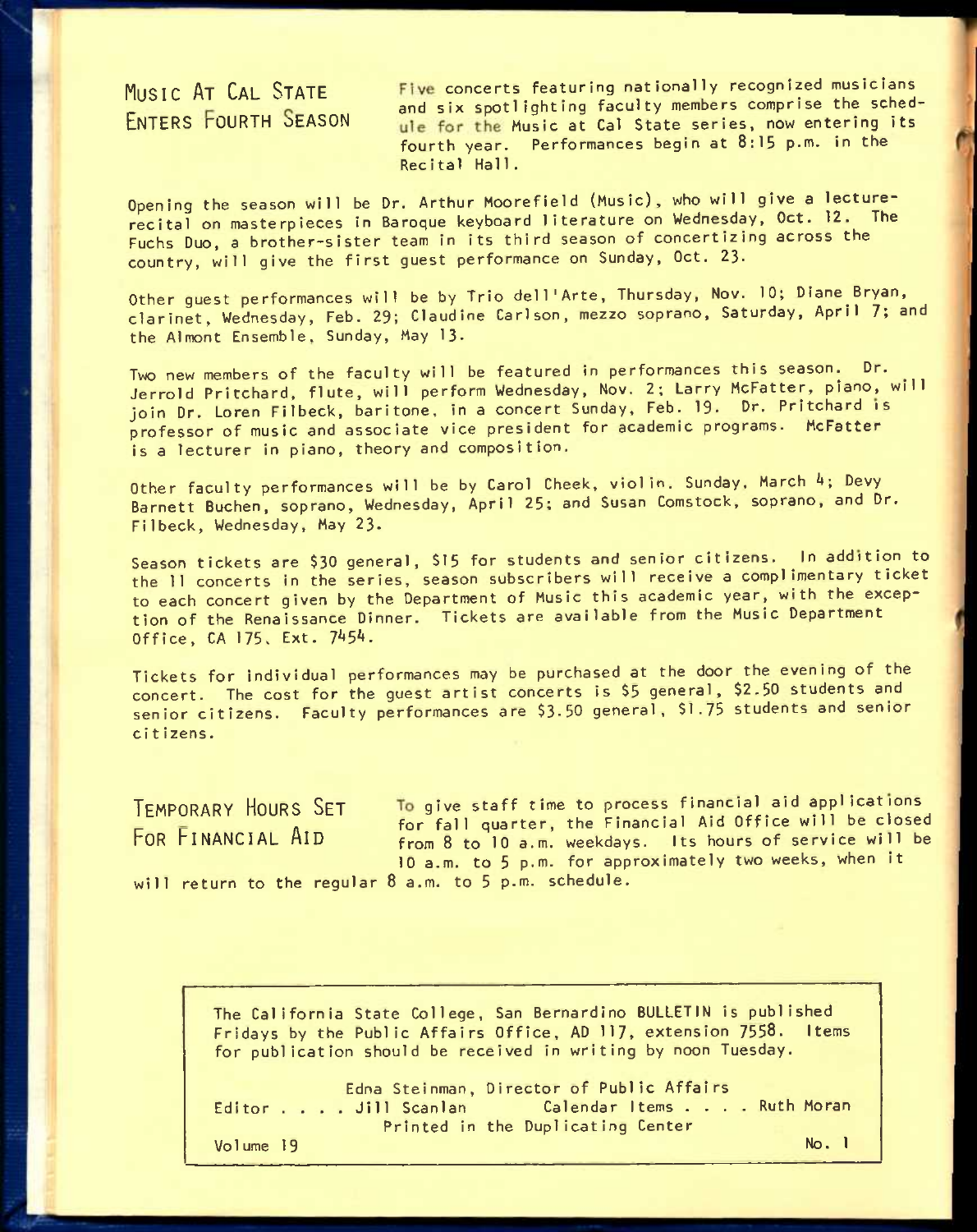**'THE HOSTAGE' TO OPEN TICKETS** are now available for the **1983-84** theatre arts 1983-84 DRAMA SEASON season, which will open with Brendan Behan's humorous musical drama "The Hostage" Nov. 10-12 and 16-19. Dr. Amanda Sue Rudisill will direct.

"Who's Afraid of Virginia Woolf?" will be the winter play Feb. 23-25, Feb. 29, March I-3. Dr. Ronald E. Barnes will direct this performance of Edward Albee's classic study of the pain, and the humor, involved in human interactions. The college first produced the play in winter 1974.

Concluding the season will be Shakespeare's "The Merchant of Venice," which Dr. William Slout, the director, will set in the 19th century. Performances are scheduled May 24-26, 30, 31 and June 1 and 2. The dates listed in the season brochure which staff and faculty have received through the mail are incorrect.

All performances begin at 8:15 p.m. in the Theatre. Season tickets are \$9.50 general,  $$4.50$  students and senior citizens. If not sold out, tickets may be available before each performance or at the door for \$4.25 general, \$2 students and senior citizens.

Persons donating \$100 or more will sponsor an incoming drama student, who will be iden tified to the sponsor. Persons donating \$40 to \$99 will help support the 12 scholarships of \$150 each which go to continuing drama students. Except for the \$9 for season tickets, the donation is tax deductible. Information and season tickets are avail able from the Theatre Arts Department Office, CA 175, Ext. 7452.

BUILDINGS RETURNING As fall quarter approaches, campus buildings are returning To REGULAR HOURS to their regular school-year hours. The Commons will begin serving meals again at dinnertime, Tuesday, Sept. I3. The Student Union is slated to re-open Monday, Sept. 12, with

the snack bar and pub in operation.

Health care will again be provided at the Student Health Center beginning Tuesday, Sept. 6 for returning students. New students will not be covered until they register. Until Sept. 22, the building is open from 8 a.m. to 4:30 p.m., weekdays.

The Pfau Library will continue its 8 a.m. to 5 p.m., Mondays through Fridays, schedule until Wednesday, Sept. 21, when it will resume regular hours.

Following is the fall quarter schedule for the Bookstore through registration:

 $8:30$  a.m.-l p.m.  $8:30$  a.m. $-4:30$  p.m.  $8:30$  a.m.  $-4:30$  p.m.  $8:30$  a.m.-l p.m.  $8:30$  a.m.-7 p.m.  $8:30$  a.m.  $-4:30$  p.m.  $8:30$  a.m.  $-8:30$  p.m.  $8:30$  a.m. $-4:30$  p.m.  $10 a.m.$ -noon

**NEXT BULLETIN** Due to the Labor Day holiday Monday and Admission Day observance Friday, the next issue of the Bulletin will be Friday, Sept. 16.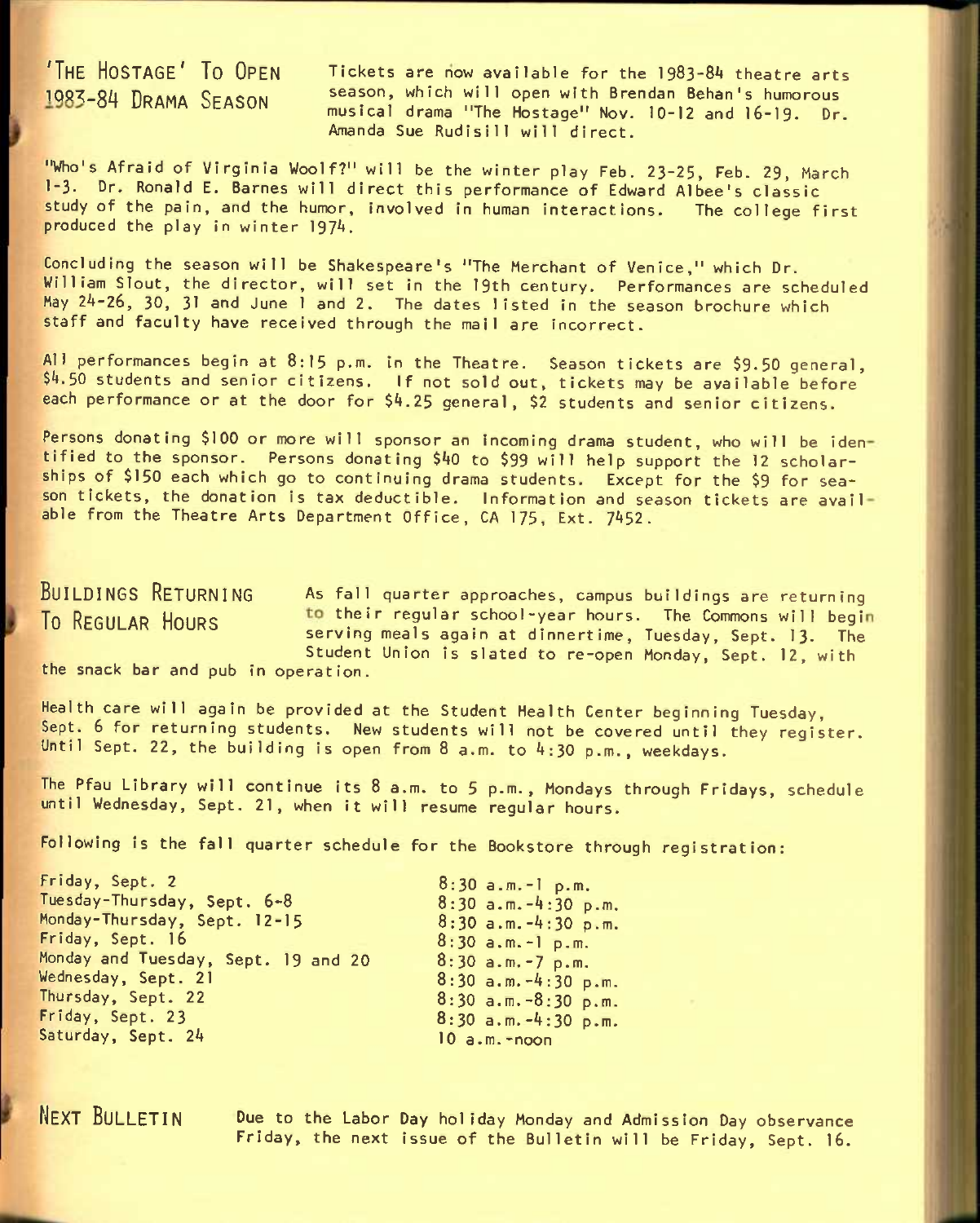**COLLEGE WELCOMES** The college welcomes **32** new faculty members who come to the EVALLAN MELANTICAL CAMPUS from other locations in California, across the United<br>32 NEW FACULTY states and Scotland Five returning faculty members have States and Scotland. Five returning faculty members have been appointed to new positions. The college also welcomes

four new administrators. These people include 19 full-time lecturers, 15 assistant professors, three associate professors and one full professor who has a dual appoint ment. Listed below are their names, new appointments, most recent positions, and office and telephone numbers.

#### NEW FACULTY

Dr. Janice A. Chavez -assistant professor, education; \*teaching assistant/teacher supervisor, University of New Mexico. PL 552, Ext. 7785

J. Milton Clark \*lecturer, English; \*lecturer, writing specialist, Cal State, San Bernardino. PL 544, Ext. 7447

Dr. William T. Coleman III -assistant professor, health science; ^graduate instructor, Purdue University. Bl 308, Ext. 7380

Dr. Margaret H. Cooney ^assistant professor, education; -counselor. Career & Rehabilitation Services, Rockford, 111. PL 549, Ext. 7774

Dr. Catherine A. Cornwel1-Jones \*lecturer, psychology; ^assistant professor, Princeton. PS 120, Ext. 7237

Dr. Henry F. Dalton -lecturer, education; ^'fdirector bilingual, Indian education, Fontana Unified School District. PL 533. Ext. 7579

Elaine R. Everson \*lecturer, accounting & finance; -lecturer, Cal Poly, Pomona. AD 152, Ext, 75^9

Dr. Bertram H. Fairchild Jr. -assistant professor, English; ^associate professor, Texas Woman's University. PL 541, Ext. 7689

Frank B. Farrel1 -assistant professor, philosophy; -visiting lecturer, SUNY Purchase. PL 5^2, Ext. 7693

Richard Fehn \*assistant professor, biology; \*graduate teaching associate, University of Arizona. B.S., M.S. Cal State, San Bernardino Bl 305, Ext. 7377

Chris C. Flaharty \*lecturer, theatre arts; \*graduate teaching assistant, Ohio State University. CA 170. Ext. **7688** 

Peter P. Fournier \*lecturer, music; "lecturer. Southern California College. CA 222, Ext. 7463

Sandra D. Fowler -assistant professor, accounting & finance; -programmer/analyst. Riverside County School AD **178,** Ext. 75^3

Dr. Christopher Freiling -assistant professor, mathemat ics; \*visiting lecturer, UC, Santa Barbara. Bl 118, Ext. 7388

Dr. Darlene Gamboa \*lecturer, biology; -post-graduate researcher, UCLA School of Medicine. EI 307, Ext. 7381

Jane M. Georges "lecturer, nursing -clinical nurse specialist, Loma Linda University Medical Center. HC lOlF, Ext. 7659

Dr. Paul A. Heckert \*assistant professor, physics; "instructor, Doane Col lege PS **23,** Ext. 7392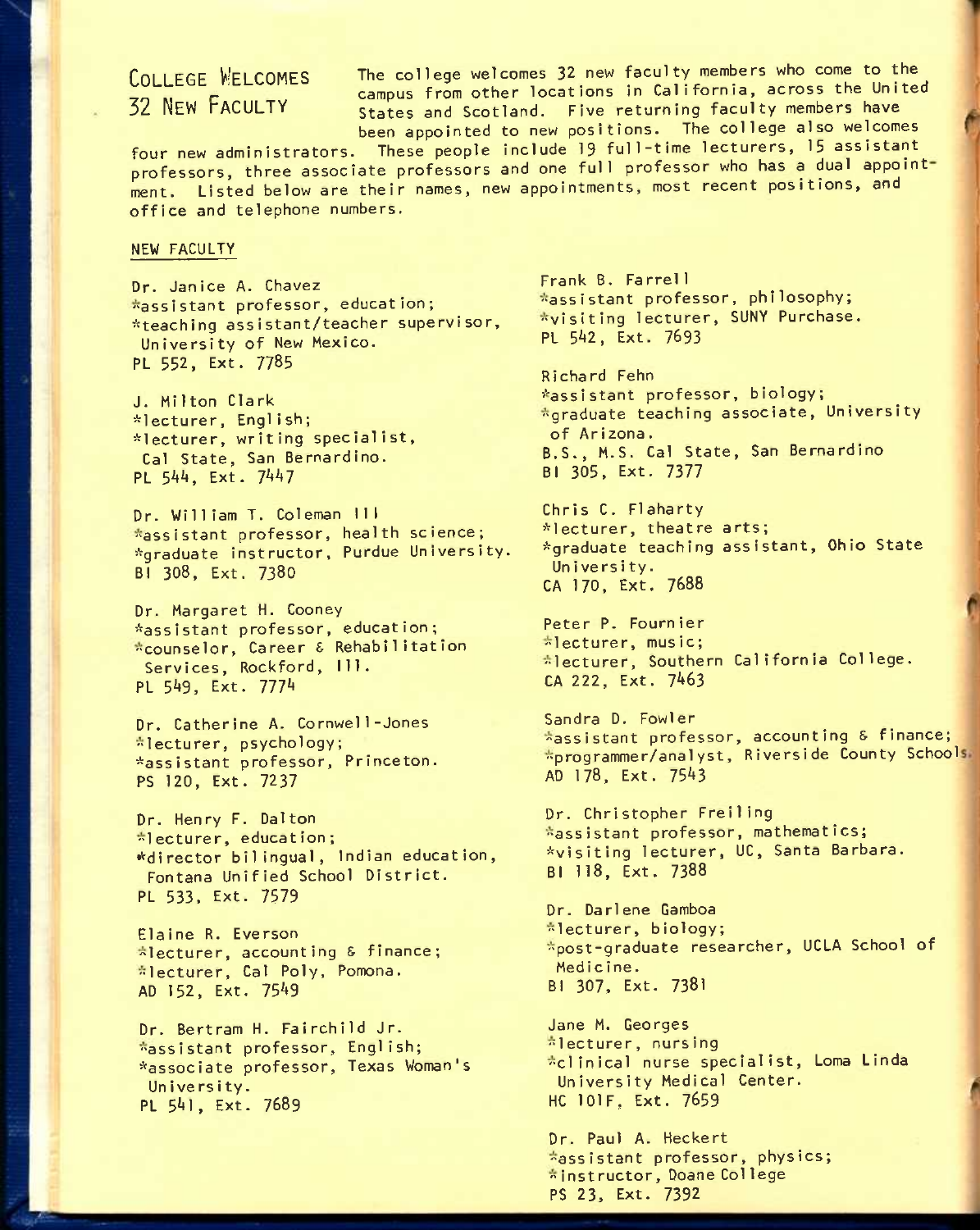Ronald K. Hennigar ^assistant professor, accounting S finance; \*tax consultant, Touche Ross & Co. SS 12AB, Ext. 7703

Mi Idred M. Henry \*assistant professor, education; '"'fourth-grade teacher, Carbondale, 111. PL 535, Ext. 7585

Dr. Irvin Howard ^assistant professor, education ^lecturer, Gal State, San Bernardino. PL 279, Ext. 7771

Robert L. Howell \*lecturer, theatre arts; ^designer, instructor, Los Angeles City College. CA 184, Ext. 7473

Dr. Fred E. Jandt ^lecturer, communications; ^president. Professional Development Group. PL 543, Ext. 7685

Or. Steven M. Levy ^associate professor, management; ^assistant professor, Bentley College. SS 128, Ext, 7707

Joseph B. Lovell \* lecturer, management; \*deputy director of plans & systems, Air Force Accounting & Finance Center. PS 19E, Ext. 7715

Or. Theodore R. McDowell  $*$  lecturer, geography; ^visiting lecturer, UC, Santa Barbara. SS 156, Ext. 7287

Larry E. McFatter ^lecturer, music; '^instructor, Shelby State Community College. CA 220, Ext. 7692

Dr. Behrouz Moti \*lecturer, computer science; \*part-time lecturer, mathematics, Cal State, San Bernardino PL 31, Ext. 7651

Dr. Patricia J. Peterson ^lecturer, education;  $\star$ coordinator, bilingual special education, University of Wisconsin, Milwaukee. PL 537. Ext. 7588

Dr. Jennifer L. Randisi '•lecturer, Engl ish; \*part-time lecturer, Cal State, San Bernardino and Claremont-McKenna College. PL 545, Ext. 7492

Dr. Tapie Rohm '^associate professor, marketing S management science; \*associate professor, Conference Center director, Whittier College and part-time lecturer, Cal State, San Bernardino. AD 134, Ext. 7714

John Sarii -'assistant professor, mathematics; \*teaching fellow, UC, Santa Cruz. Bl 122, Ext. 7389

Dr. Lawrence R. Smith '•flecturer, Engl ish;  $*$ visiting associate professor, University of HawaIi. CA 179, Ext. 7472

Adil T. Talaysum -'assistant professor, accounting S finance \*lecturer, Cal State, Fullerton. AD 155, Ext. 75^1

Mayo C. Toruno \*assistant professor, economics; \*adjunct instructor, University of Wisconsin, Eau Claire. SS 125. Ext. 7285

Patrick M. Vance '•'lecturer, health science; '^graduate teaching fellow. University of Oregon. Room, extension pending

Dr. Peter D. Williams \*lecturer, mathematics; \*tutor, University of St. Andrews, Scotland Bl 114, Ext. 7375

Hubert Zelechowski \*associate professor, accounting & finance; \*assistant professor, University of San Diego. SS 163, Ext. 7718

(continued on next page)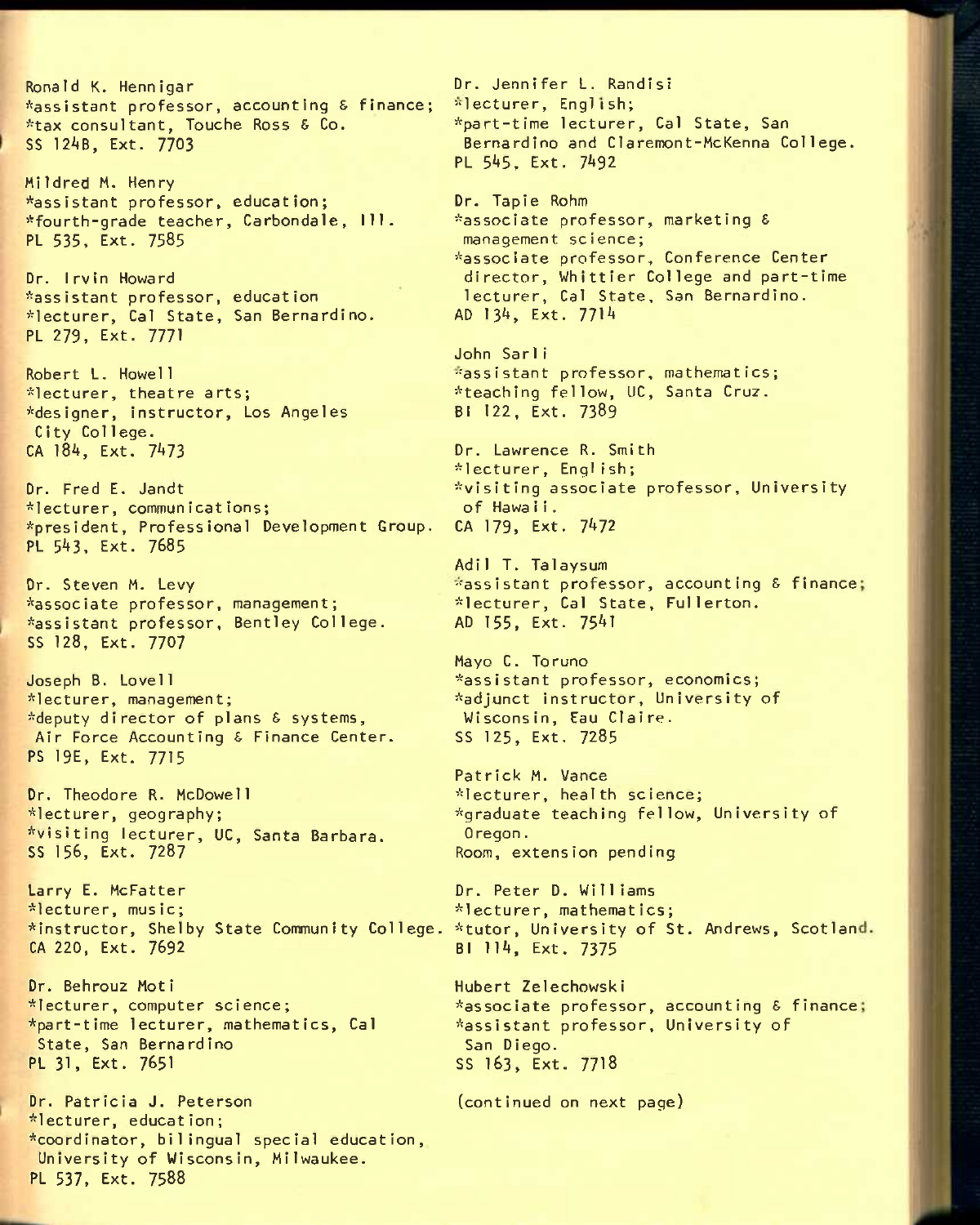# COLLEGE WELCOMES......

(Continued from previous page)

ADMINISTRATORS Michael W. Anderson ^executive dean, college relations; "associate director, university development, UCLA. AD 104, Ext. 7413

Donald Kajcienski "associate dean, admissions, records and out reach; •^dean of admissions, Eastern Michigan University SS 180, Ext. 7313

Dr. Jerrold E. Pritchard ^associate vice president, academic programs and professor of music; \*director, academic programs, Texas College and University System Coordinating Board. AD 194, Ext. 7521

Dr. Peter A. Wilson "dean of students \*vislting lecturer, management, Ohio Un ivers i ty. SS 114, Ext. 7524

ADMINISTRATIVE DEPARTMENTS Two administrative departments, Academic Administration and Academic Planning, have been reorga-REORGANIZED OVER SUMMER nized over the summer. Academic Administration now is Academic Resources, and Dr. James D.

Thomas, former dean of academic administration, has the new title of associate vice president for academic resources.

The assistant dean of academic administration and grants coordinator position has been replaced by a new position, that of director of sponsored programs, not yet filled. The new director will work under Vice President Gerald Scherba. Also in the area of Academic Affairs, Dr. J.C. Robinson, associate vice president, is now associate vice president for academic personnel.

Personnel and offices in Academic Planning have been changed and the area now is Academic Programs. Dr. Jerrold E. Pritchard, associate vice president for academic programs, heads the division. Working with him will be Stephen Prouty, associate dean for academic programs. Dr. Catherine C. Gannon, associate dean for undergraduate programs; and Dr. Loralee MacPike, associate dean for graduate programs, a half-time po sition. Dr. MacPike also will be an intern in Vice President Scherba's office under the CSU Administrative Fellows Program.

Office locations and telephone extensions for Academic Programs have been changed. The corrected listing is:

| $1110$ COTTCCCC TISCHIS TO                |                  |  |                              |  |                  |  |
|-------------------------------------------|------------------|--|------------------------------|--|------------------|--|
| Dr. Pritchard New York                    | AD 194 Ext. 7521 |  | Dr. MacPike AD 182 Ext. 7755 |  |                  |  |
|                                           |                  |  | Lynn Shepard AD 182          |  | <b>Ext. 7755</b> |  |
| Dr. Gannon                                | AD 198 Ext. 7521 |  |                              |  |                  |  |
| Lil Haskell ____________ AD 194 Ext. 7521 |                  |  | Dean Prouty AD 184           |  | Ext. 7520        |  |
|                                           |                  |  |                              |  |                  |  |
| Roberta Stathis-Ochoa AD 187 Ext. 7521    |                  |  | Barbara Snell AD 193         |  | Ext. 7203        |  |
|                                           |                  |  |                              |  |                  |  |

INSURANCE OPEN ENROLLMENT Open enrollment for health benefits offered through n 1 continued the State Employees' Medical and Hospital Care Pro-<br>CONTINUES THROUGH OCT. 15 aram continues through Oct. 15. Open enrollment is **CONTINUES THROUGH UCTi** lb gram continues through Oct. **15.** open enrollment is a time set aside each year for employees to enroll

in new coverage or make changes in their existing policies. Enrollment and changes will take effect not later than Dec. 1. The Personnel Office will accept enrollment and changes between 9 a.m. and 4 p.m., Thursdays, Sept. 8-29 and Oct. 6 and 13.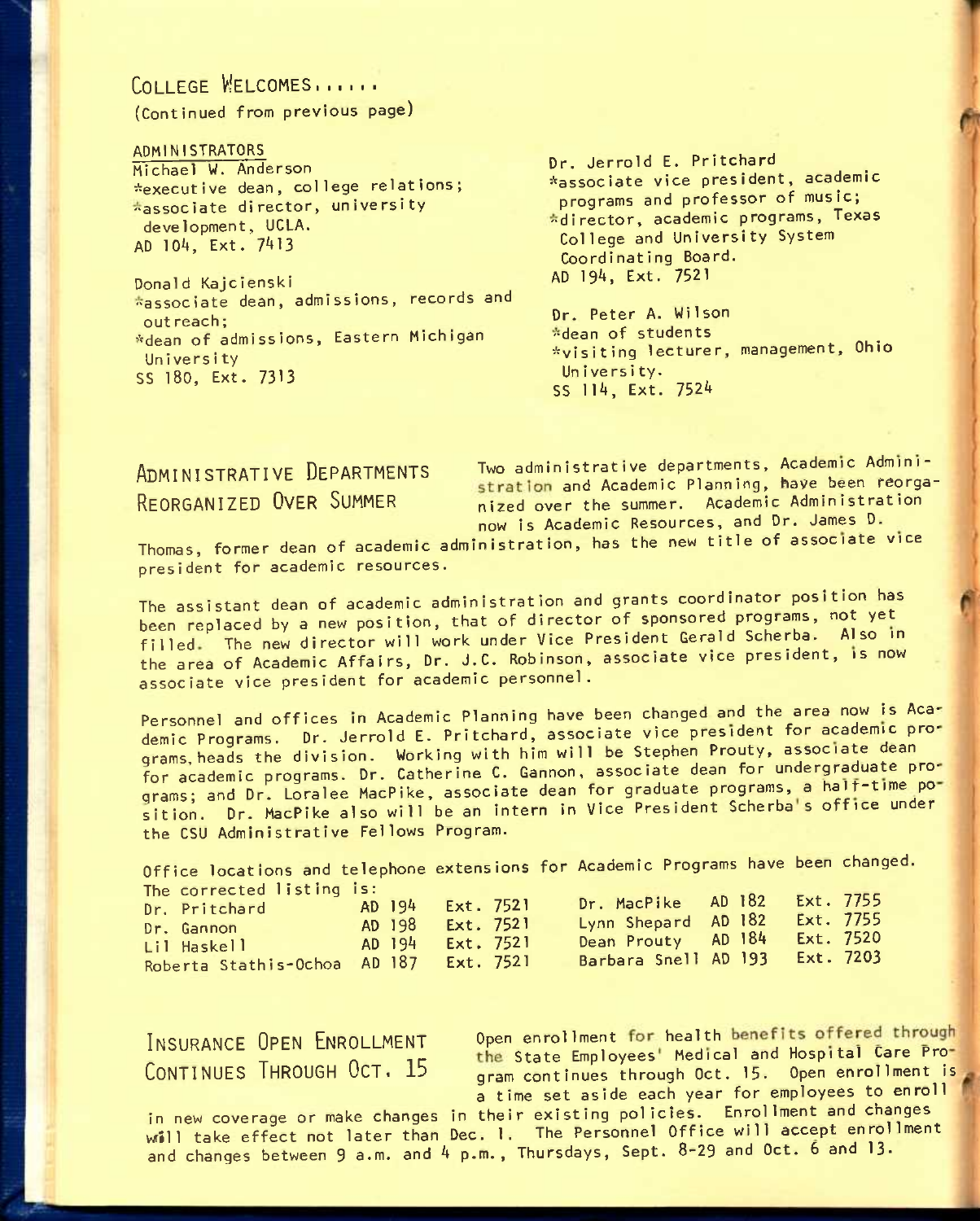**MICHAEL ROSE TAKES JOB AT MT. SAN JAG** 

Michael Rose, who has been the relations with schools officer for the college the past 11 years, has resigned to take a position as counselor and outreach coordinator at Mt. San Jacinto College, effective Sept. 1.

Rose was a social studies teacher and chair of the history department at Banning High School for nine years before coming to Gal State in August 1972. He holds B.A. and M.A. degrees in history from the University of Redlands. Rose was the college's first, fulltime relations with schools officer and developed a program for visiting high school and community colleges in Riverside and San Bernardino Counties.

- **BOOKS DT**. ward McAfee (Social and Behavioral Sciences) has a book titled The History of the World's Great Religions published by University Press of America.
- **NOTEWORTHY JO** Ann Von Wald (Reglst rar) recently was installed as vice president of the San Bernardino-Mexica1i-Vi11ahermosa Sister City Conmittee.
- IN SYMPATHY The college community extends sympathy to Wilma Hanson (Library) and her husband, William, on the death of his mother, Thelma Simpson, in Redlands Aug. 27.

## **FFEPSONNEL**

### PROMOTION

Full-time, probationary Roxanne Sinn Senior Account Clerk Financial Aid Accounting

LEFT THE COLLEGE Debra L. Rodriguez Clerical Assistant IIA Personnel

Michael Rose Relations with Schools Officer Relations with Schools

#### NEW TO THE COLLEGE

Full-t ime, temporary Linda Gomez Clerical Assistant I lA Personnel SS 151, Ext. 7205

### TEMPORARY APPOINTMENTS

Part-time, temporary Kirk W. Buxton Student Affairs Trainee Counseling and Testing PS 227, Ext. 7437 To June 30, 198^

Christopher Bruckner Head Resident 1 Nous i ng Serrano, Ext. 7405 To Sept. 30, 1983

K. Jane Russel1 Student Affairs Assistant 1 Counseling and Testing PS **227,** Ext. 7^37 To June 30, 198^